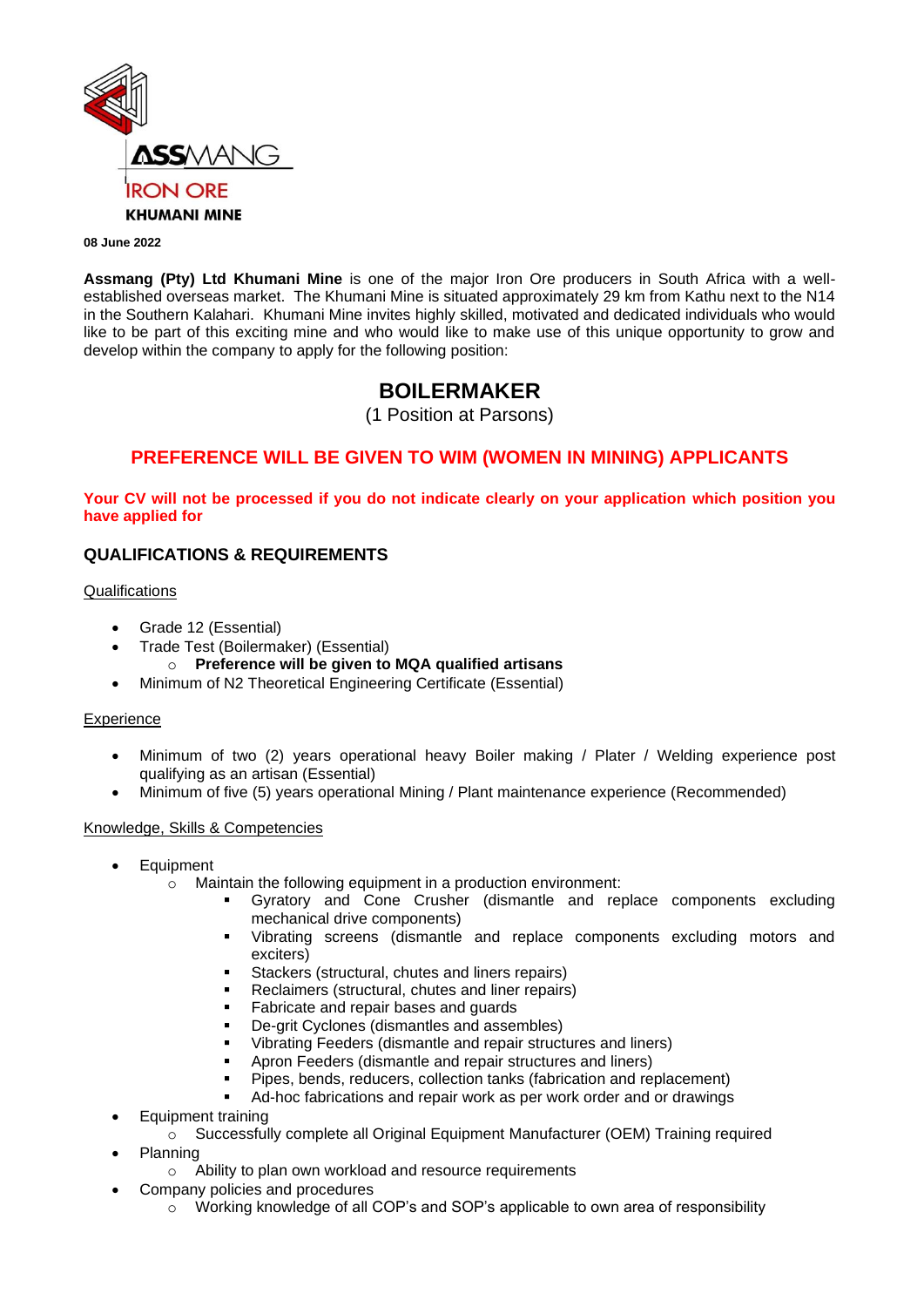- Tools
	- o DC and AC welding
	- o Plasma cutters
	- o TIG / MIG welding
- **SHERQ** 
	- o Successfully completed SHERQ induction
	- o Working knowledge of all SHERQ related policies

#### Other Requirements

- A valid code EB driver's licence
- Physical requirements
	- o Ability to work at heights and in confined spaces
	- o Hot work (heat generated during work undertaken)
- Medically fit for duty

## **KEY PERFORMANCE AREAS INCLUDE BUT ARE NOT LIMITED TO:**

- To plan and execute fabrication, erection, modification of and repairs to plant and equipment which includes steel structures, bins, containers, tanks, pipes, etc, which includes but not limited to:
	- o Work order execution
	- o Quality assurance
	- o Continuous improvement
	- $\circ$  SHERQ adherence and compliance in own area of work
	- o Work Ethics

**Appointment:** Remuneration will be based on a competitive all-inclusive flexible package.

**Housing:** The Company encourages private home ownership, but the allocation thereof is subject to the rules of the iKhaya Housing Policy

The successful incumbent will be appointed subject to being certified medically fit as per the Mine Health and Safety Act 29/1996 and meeting the requirements of the Company's Code of Practice – Minimum standards of fitness to perform work at a Mine. He/she may also undergo a psychometric assessment.

The abovementioned position is **C2** on the Paterson band grading system. The successful candidate that conforms to all said requirements and experience will be appointed on this grading. Should the successful candidate not conform with all said requirements and experience, but are nonetheless regarded as suitable for appointment to the position, he/she will be appointed on a lower more appropriate grading, until successful achievement of required competencies and skills.

Interested applicants are requested to submit their CV's, together with certified copies of qualifications, to:

**HR Administration Office Assmang (Pty) Ltd Khumani Mine Private Bag X503 Kathu 8446 or Fax to 086-407-0666 for Attention HR Administration or e-mail to: [applications@assmang.co.za](mailto:applications@assmang.co.za)**

#### **Please make sure your curriculum vitae is in correct PDF or Word format – NO password protected / zipped or download material**

Please be advised that short listed candidates will be required to authenticate information provided in CV's.

*Applications close on: 24 June 2022*

#### **NB: PLEASE ATTACH RELEVANT CERTIFICATES, QUALIFICATIONS, LICENSES, ETC TO YOUR APPLICATION**

Please note that **NO** late applications will be entertained.

**If you have not been contacted by the Company within 6 weeks after the closing date, please consider your application to be unsuccessful.**

**Correspondence will be limited to short listed candidates only.**